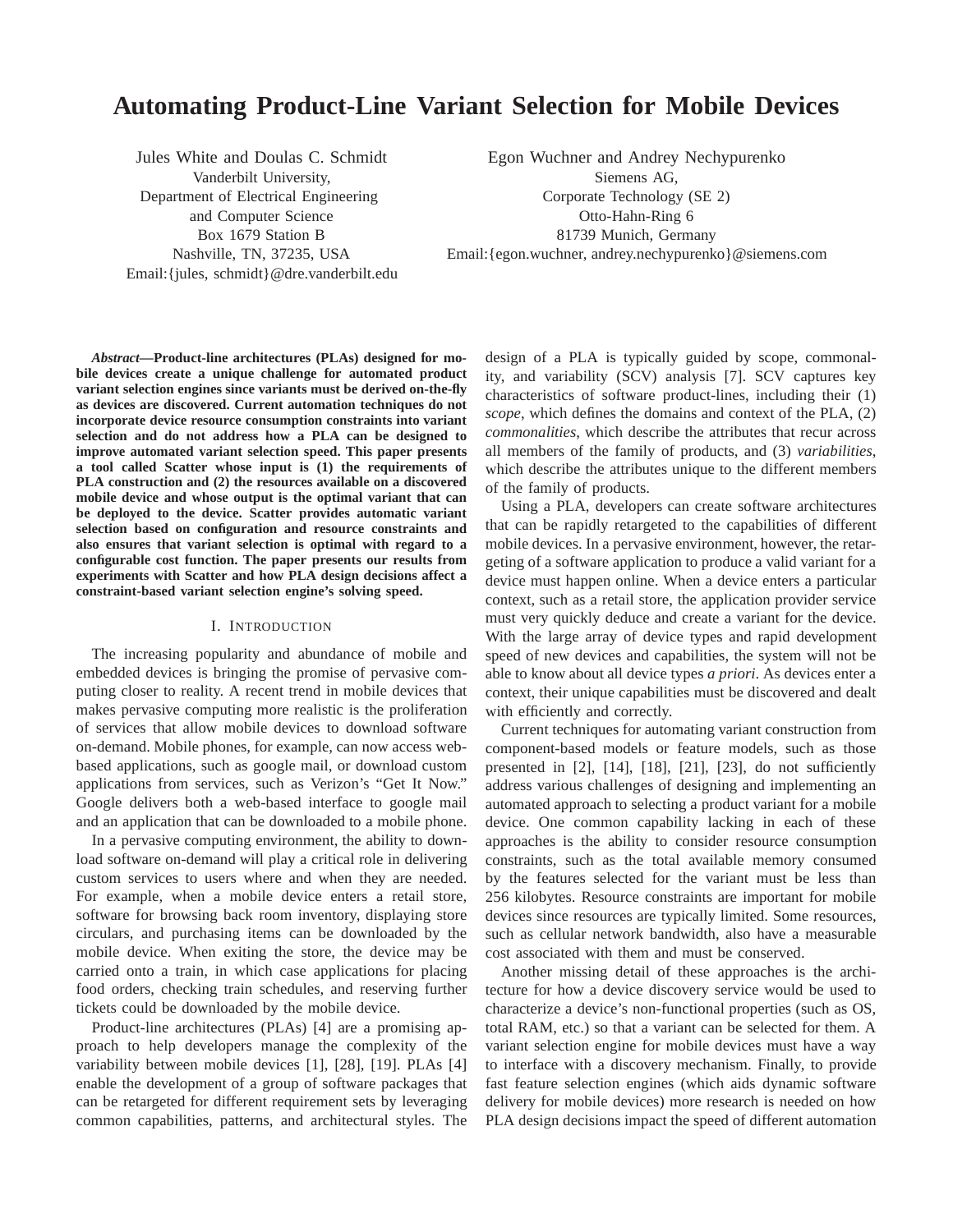techniques.

To address these gaps in online mobile software variant selection engines, we have developed a tool called *Scatter* that first captures the requirements of a PLA and the resources of a mobile device and then quickly constructs a custom variant from a PLA for the device. This paper presents the architecture and functionality of Scatter and provides the following contributions to research on custom application deployment in pervasive environments:

- We describe Scatter's graphical requirement and resource specification mechanisms and show how they facilitate the capture and analysis of a wide variety of requirement types
- We discuss how Scatter transforms requirement specifications into a format that can be operated on by a constraint solver and how we extend existing constraintbased automation approaches [2] to include resource constraints
- We describe the automated variant selection engine, based on a Constraint Logic Programming Finite Domain (CLP(FD)) solver [11], [24] and show how it can rapidly produce both correct and optimal variants based on the requirements
- We present data from experiments that show how PLA constraints impact variant selection time for a constraintbased variant selection engine.
- We describe PLA design rules that we have gleaned from our experiments that help to improve variant selection time when using a constraint-based approach.

The remainder of this paper is organized as follows: Section II describes the challenges of selecting product variants for mobile devices; Section III presents the problems of capturing the requirements and resources for deploying PLA variants to mobile devices and discusses how Scatter addresses them; Section IV shows how Scatter automatically transforms PLA requirements and mobile device resources into a model that can be operated on by the CLP(FD) based variant selector; Section V analyzes the performance results of applying Scatter to variant selection for an example PLA; Section VI compares our approach with related work; and Section VII presents lessons learned and concluding remarks.

# II. CHALLENGES OF AUTOMATED VARIANT SELECTION FOR MOBILE DEVICES

The following are three key challenges associated with creating an automated variant selector in a pervasive environment:

• **Unknown device signatures.** Although devices may share common communication protocols and resource description schemas, a variant selection service will not know all device signatures at design time. To provide on-demand variant selection when a new device is encountered, the selection mechanism must be fast. Moreover, devices may possess different signatures. On the one extreme, a laptop may be carried onto a train with a relatively powerful Intel Core Duo processor and a gigabyte or more of RAM. On the other extreme, a Treo mobile phone may be discovered with a 312mhz XScale processor and 64mb of RAM. A variant selector must be able to handle these diverse device descriptions.

• **Variant cost optimization.** Each variant may have a cost associated with it. There may be many valid variants that can be deployed and the variant selector must possess the ability to choose the best variant based on a cost formula. For example, if the variant selected is deployed to a device across a GPRS connection that is billed for the total data transferred, it is crucial that this cost/benefit tradeoff be analyzed when determining which variant to deploy. If one variant minimizes the amount of data transferred over thousands or hundreds of thousands of devices deployments, it can provide significant cost savings.

• **Limited selection time.** A variant selection may need to occur rapidly. On a train, for instance, a variant selection engine may have tens of minutes or hours before the device exits (although the traveler may become irritated if variant selection takes this long). In a retail store, conversely, if customers cannot get a variant of a sales application quickly, they may become frustrated and leave. To provide a truly seamless pervasive environment, automated variant selection must happen rapidly. When combined with the challenge of not knowing device signatures *a priori* and the need for optimization, achieving quick selection times is even harder.

# III. CAPTURING PLA AND MOBILE DEVICE REQUIREMENTS

Traditional processes of identifying valid PLA variants involve software developers manually determining the software components that must be in a variant, the components to configure, and how to compose and deploy the components. In addition to being infeasible in a pervasive environment (where the target device signatures are not known ahead of time and variant selection must be done on demand), such manual approaches are tedious and error-prone and are a significant source of system downtime [9]. Manual approaches also do not scale well and become impractical with the large solution spaces typical of PLAs.

One way to overcome the speed and correctness deficiencies of manual variant selection is to capture a formal model of the PLA's commonality and variability so that automation can take place. In addition to capturing the composition rules for building variants, a model is needed to analyze the non-functional requirements of a variant to avoid selecting variants that are compositionally correct, but whose functional requirements fail due to being deployed on incompatible or insufficient infrastructure. Figure 1 shows the cycle of device discovery, variant selection based on requirements, and variant deployment on a train.

For example, a ticket reservation service for a train may require 1 megabyte of memory and 256 kilobits of data transfer over a General Packet Radio Service (GPRS) connection. If the reservation service is deployed to a device with insufficient free memory, it will not function properly even if it adheres to the PLA compositional rules. To properly configure and select a variant dynamically, therefore, both compositional and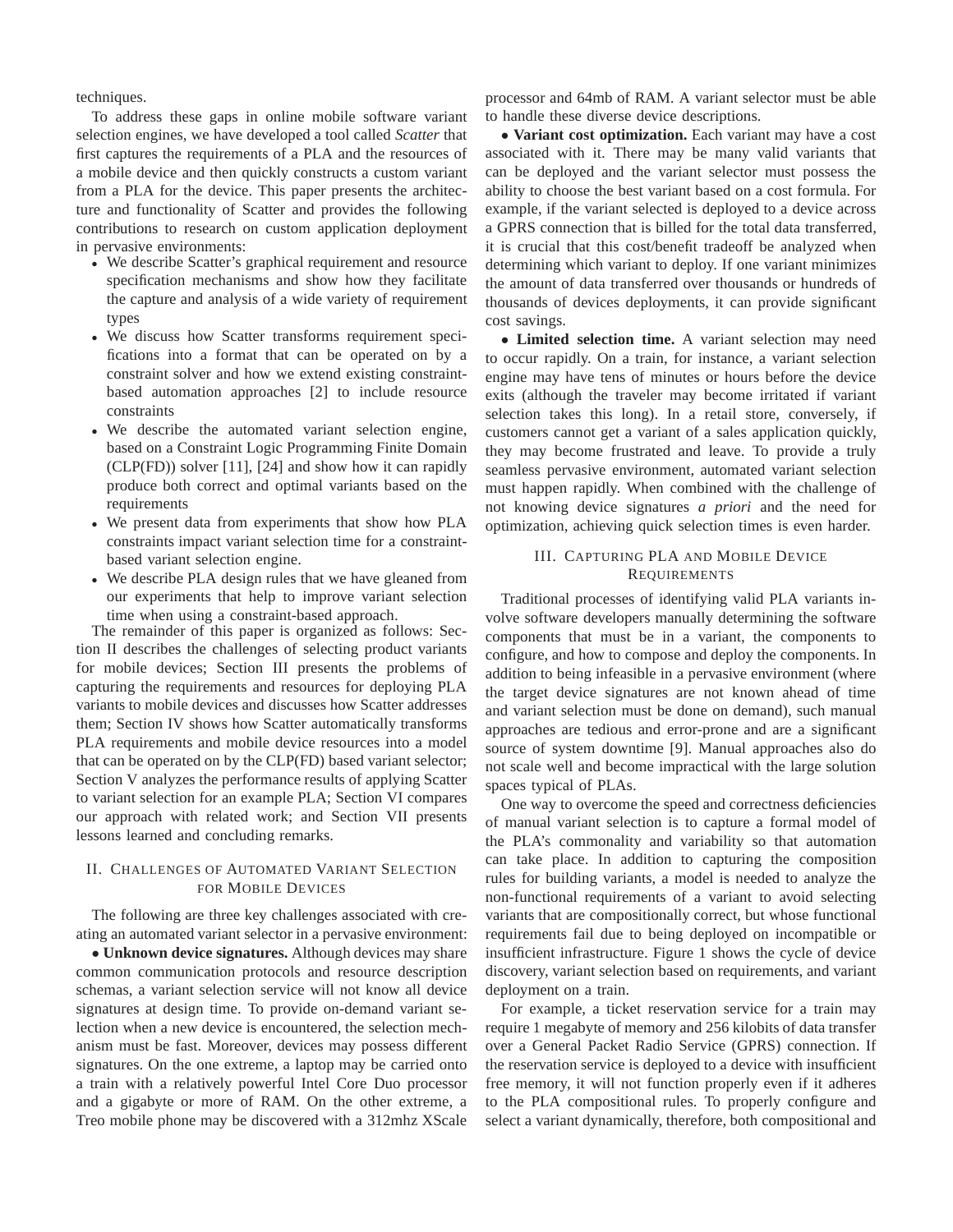

Fig. 1: Selecting a Train Ticket Reservation Service for a Device

non-functional requirements must be considered and matched against the target device.

Capturing and relating composition and non-functional requirements to a mobile device is hard. The remainder of this section describes key challenges of building a compositional and non-functional requirements model of a PLA and outlines how our Scatter tool addresses them.

#### *A. Scatter Overview*

The Scatter tool helps automate variant selection for mobile devices by providing:

- 1) A graphical modeling tool that defines a domain-specific modeling language (DSML) for specifying variant composition rules via a visio-like interface, as shown in Figure 2. Scatter allows developers to visually model (1) the components of their PLA, (2) the dependencies and composition rules of components, and (3) the nonfunctional requirements of each component.
- 2) A compiler that converts the graphical models from the Scatter modeling tool into a both a Prolog knowledge base and a Constraint Satisfaction Problem (CSP) [11], [24] that can be operated on using a Prolog constraint solver. Scatter's formulation of the CSP is an extension of the model presented in [2], that includes resource constraints between components or features.
- 3) A remoting mechanism that allows a device discovery service to communicate discovered devices to Scatter's variant selection engine. The remoting mechanism allows the discovery service to report back key device nonfunctional properties, such as OS, memory, and CPU speed.
- 4) A variant selection engine, based on a Prolog constraint solver, that can automatically select a correct and optimal variant for a device. The Scatter selection engine

feeds the device specification, provided by a discovery service, and Prolog knowledge base created by the Scatter compiler, to the constraint solver. The selection engine then translates the results from the constraint solving back into configuration decisions for the variant.

Scatter is implemented using the open-source Generic Eclipse Modeling System (GEMS) [26], [27], which is part of the Eclipse Generative Modeling Technologies (GMT) project. GEMS provides a convenient way to define the metamodel, *i.e.*, the visual syntax of the modeling language. Based on the metamodel, GEMS automatically generates a graphical editor that enforces the grammar specified in the metamodel. Scatter extends our previous work using Role-based Object Constraints (ROCs) and Model Intelligence [20], [25]. Models created in Scatter are transformed via the ROCs infrastructure into formats that can be operated on by a constraint solver.

## *B. Scatter Graphical PLA Models*

To facilitate the analysis of the variant solution space requires a formal grammar to describe the structure, commonality, and variability (SCV) analysis of the PLA and its valid configurations. This customization grammar can then be used to automatically generate and explore the variant solution space. Scatter provides a visual modeling tool for capturing the SCV of a PLA, as seen in Figure 2. This view allows developers to formalize which components are available in the PLA, what applications can be constructed, and how each application is composed. The components can be used as an abstraction to describe a PLA both on system structure [16] or using feature modeling [2], [12]. In our approach, configurations of components or features can be modeled as variabilities using Scatter's SCV model.

To capture a formal definition of the PLA, the components on which it is based must be modeled. The *Component* element is the basic building block in the Scatter DSML that represents an indivisible unit of functionality, such as a Java class or specific feature. For instance, the various food ordering applications are *Components* in our train example.

Dependencies between components can be created by specifying a composition predicate (Required, Exclusive OR, Cardinality, or Exclusion) and the *Components* to which the predicate should be applied. For our train example, the *FoodService* component is connected to the Exclusive OR predicate, which can be connected to the *first class* and *coach class menu* components. This composition indicates that the *FoodService* component can be deployed with exactly one of these menus. The same composition rule could also be specified using the *Cardinalty* predicate by specifying that 1..1 of the *first class* and *coach class menu* components can be deployed with the *FoodService* component.

*Component* dependencies can be constructed hierarchically from other components with dependencies to capture the compositional variability in a PLA. Components can also have composition rules with predicates that refer to arbitrary other components in the model. This mechanism is identical to the concept of feature references [8]. To specify the compositional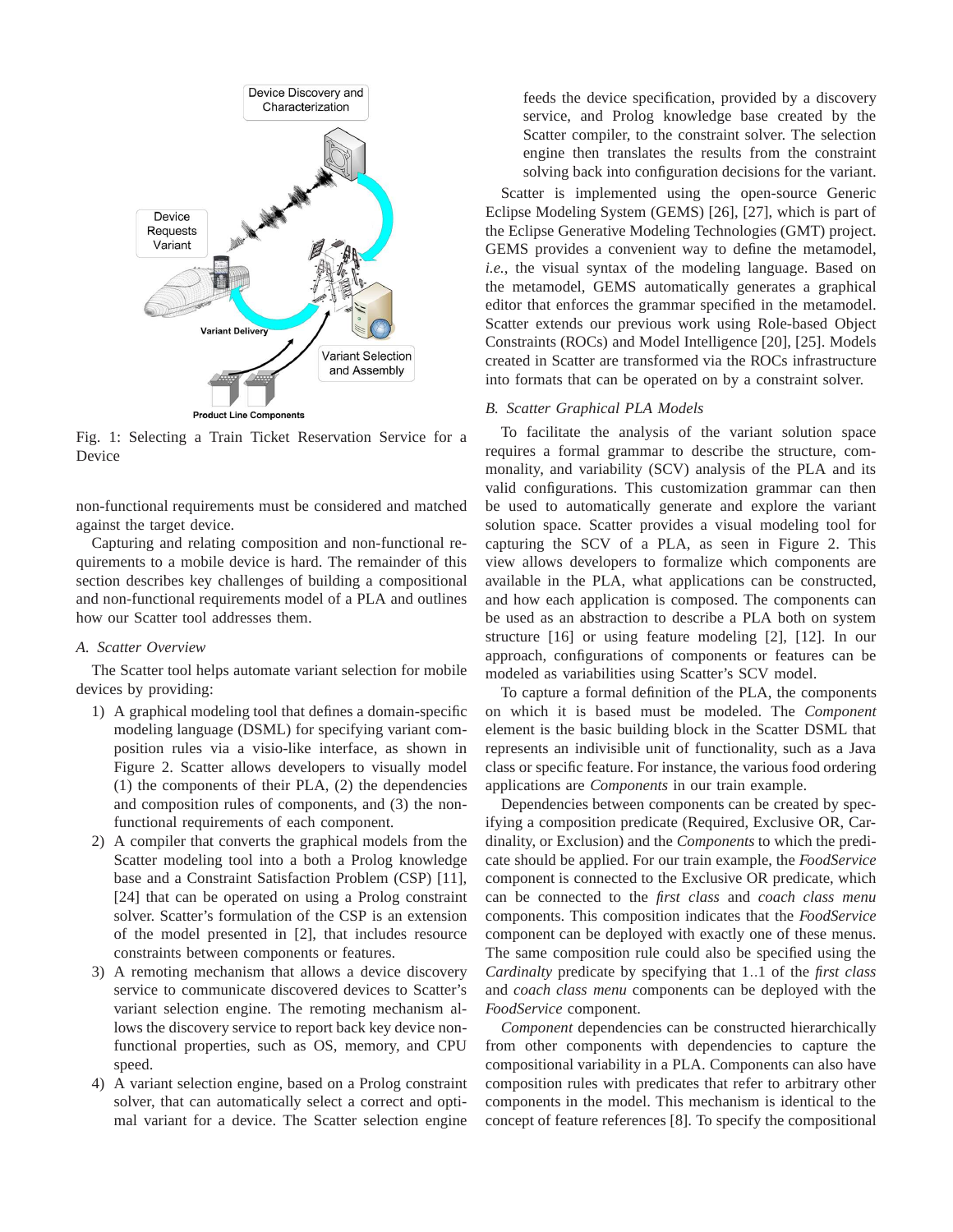

Fig. 2: Scatter PLA Composition and Non-functional Requirements

variability in the PLA, developers build *Component* and *Predicate* graphs that show the dependencies and composition rules of the applications and their constituent pieces.

By capturing PLA compositional variability, developers can formally specify how valid variants are composed. With a formal specification of the variant construction rules, Scatter can then automatically explore the variant solution space to discover all valid compositional variants of the PLA for a given device, as discussed in Section IV.

#### *C. Non-functional Requirements Capture*

One challenge when building a tool to model a PLA's nonfunctional requirements is providing a mechanism that not only allows modelers to express a wide variety of constraint types, but also captures them in a form that can be operated on by a constraint solver. At one end of the spectrum are textual specifications, such as "this component should only be deployed to devices located in the first-class cabin running Palm OS." Although these specifications are intuitive to produce and understand, they are imprecise in meaning and require manual translation to the format expected by a constraint solver.

At the other end of the spectrum are the native formats, such as matrices representing systems of linear equations or constraint networks, used by constraint solvers to specify requirements, such as required OS. These native constraint solver formats are easy to operate on with a constraint solver. It is hard, however, to map these formats back to the variant selection for mobile devices, which makes it hard for application developers and quality engineers to use.

Scatter provides a graphical modeling tool to address this challenge and allow developers to express requirements. To specify non-functional requirements, users drag-and-drop requirements from the palette onto components. The child requirement elements of a component specify the non-functional requirements that must be satisfied by a device's resources. Each requirement has a *Name*, *Type*, and *Value* attribute associated with it:

- The *Name* specifies the name of the resource on the device that it is restricting.
- The *Type* specifies the type of requirement, either '>',  $\langle \langle \cdot, \cdot \rangle = \langle \cdot, \cdot \rangle = \langle \cdot, \cdot \rangle = \langle \cdot, \cdot \rangle = \langle \cdot, \cdot \rangle$ .
- The Value indicates the target amount of the resource to which constraint is being applied.

For example, if a JVM with a version greater than 1.2 is needed, the requirement would have the Name 'JVMVersion', Type '>', and Value '1.2'. For a Resource constraint, such as the amount of memory consumed by a software component, the '−' Type is used, *e.g.*, if a component consumed 200kb of memory, the constraint would be Name 'RAM', Type '−', and Value '200'.

Scatter's approach strikes a careful balance between expressivity and formalness outlined above by blending both the flexibility and intuitiveness of a textual approach with the concrete meaning of a constraint solver format. The Name can be any string and thus modelers can create meaning by providing very descriptive names. The Type provides a clear definition of how the constraint is compared to the resources available on a candidate device. The Type also indicates exactly which constraint solver must be used to analyze the constraint.

All types, except the '-' type, are local constraints governing the placement of one component and are solved by an inferencing engine. These constraints are considered local because their satisfaction is independent of the satisfaction of constraints for other components. For example, if a component requires a specific OS, that constraint does not restrict which other components it can be deployed with. If a component consumes a certain amount of memory, however, its placement on a device will restrict the other components that can be placed with it.

A key challenge in a pervasive environment is that variant selection must take into account requirements based on business and context data. For example, on a train, the first-class and coach-class cabins may offer different meal services. In coach, travelers may be able to pre-order food via a mobile phone application, but still must physically go and pickup the food. In first-class, however, train staff may be required to deliver food orders to a traveler's seat.

For first class, therefore, a variant that provides a component for notifying the ordering system of where the traveler is sitting may be required while it would not be required in coach. Cabins may also offer different meal selections or meal prices, in which case the variant selection must account for the location-based rules when selecting which menu to deliver with the ordering service. This train variant selection scenario is shown in Figure 3.

At one extreme, a tool can limit the types of constraints that can be solved to a small subset that is considered most important. At the other extreme, a tool can allow developers to capture any type of constraint, but provide no guarantee of having a way of deducing a variant that satisfies them. Capturing a wide variety of these types of non-functional business and location-based constraints is hard.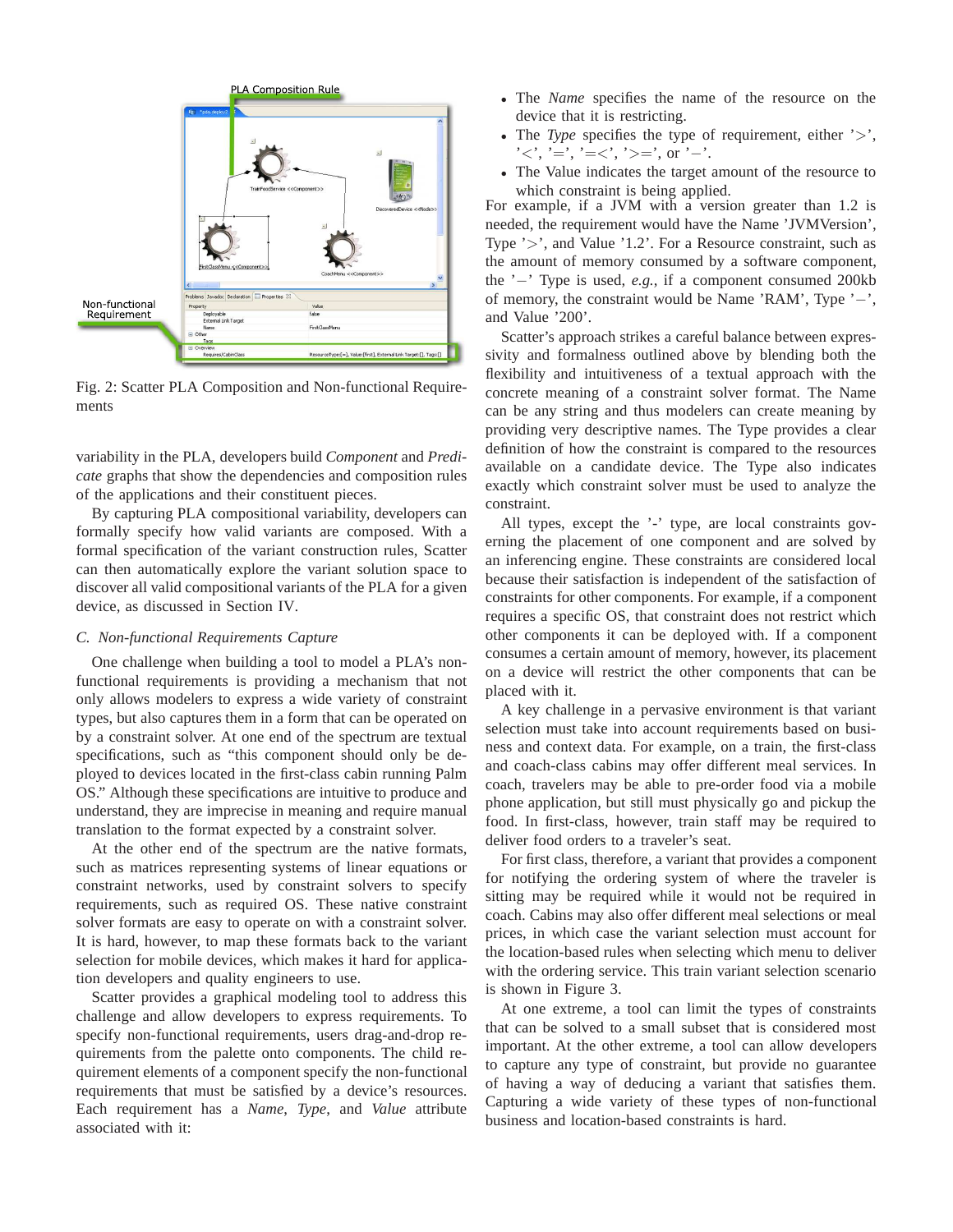

Fig. 3: Cabin Class Constraints for Train Menu Variant Selection

Scatter employs a strategy that focuses on allowing the datasources to change while the types of constraints remain constant. This strategy allows it to capture and solve a wide variety of constraint types. For example, a modeler could specify the constraints:

```
JVMVersion > 1.2
WifiCapable = true
CabinClass = first
CPU - 100
RAM - 200
DisplayHResolution > 128
DisplayVResolution > 64
```
This specification mixes multiple different types of domain constraints. A segment of a Scatter requirements model showing these constraints is seen in Figure 4. The *JVMVersion* constraint relates to the software stack on the device, *CPU* and *RAM* are resource consumption constraints, *WifiCapable* and *DisplayXResolution* are hardware capability constraints, and *CabinClass* is a business/location based constraint.

The restrictions imposed by the specification format are only on the types of comparisons that can be done and not on the data that the comparison is based upon. This freedom in constraint specification allows Scatter's variant selection to incorporate a large array of datatypes that a device discovery service could provide. This setup allows other services to preprocess the data used by the variant selector and thus allow it to operate on very complex data sets.

For example, context processors based on GPS or RFID can calculate a device's position or type and correlate cabin class. Business-rule engines can calculate customer priorities and provide business analysis. Scatter's architecture thus holds constant the complex portions of variant selection—the constraint solvers—while still allowing the incorporation of new datatypes from a discovery service. For scenarios where other



Software Stack Requirement

Fig. 4: Capturing Mixed Non-functional Requirement Types in Scatter

types of constraints are needed, Scatter provides mechanisms for plugging in new types and solvers.

## *D. Discovery and Device Signatures*

The non-functional properties of a device, such as *JVMVersion* and *CabinClass*, can be used by the variant selection engine to select a variant only if values are provided for them. The values for these variables can be obtained from a mobile device discovery service, as shown in Figure 5.



Fig. 5: Scatter Integration with a Discovery Service

Scatter exposes a SOAP-based web service and a CORBA remoting mechanism for remotely communicating device characterizations as they are discovered. The properties of a device are reported back to Scatter as key/value pairs. The keys match the names of the non-functional properties constrained by the non-functional requirements in the Scatter graphical model. As discussed in Section IV, these constraints and key/value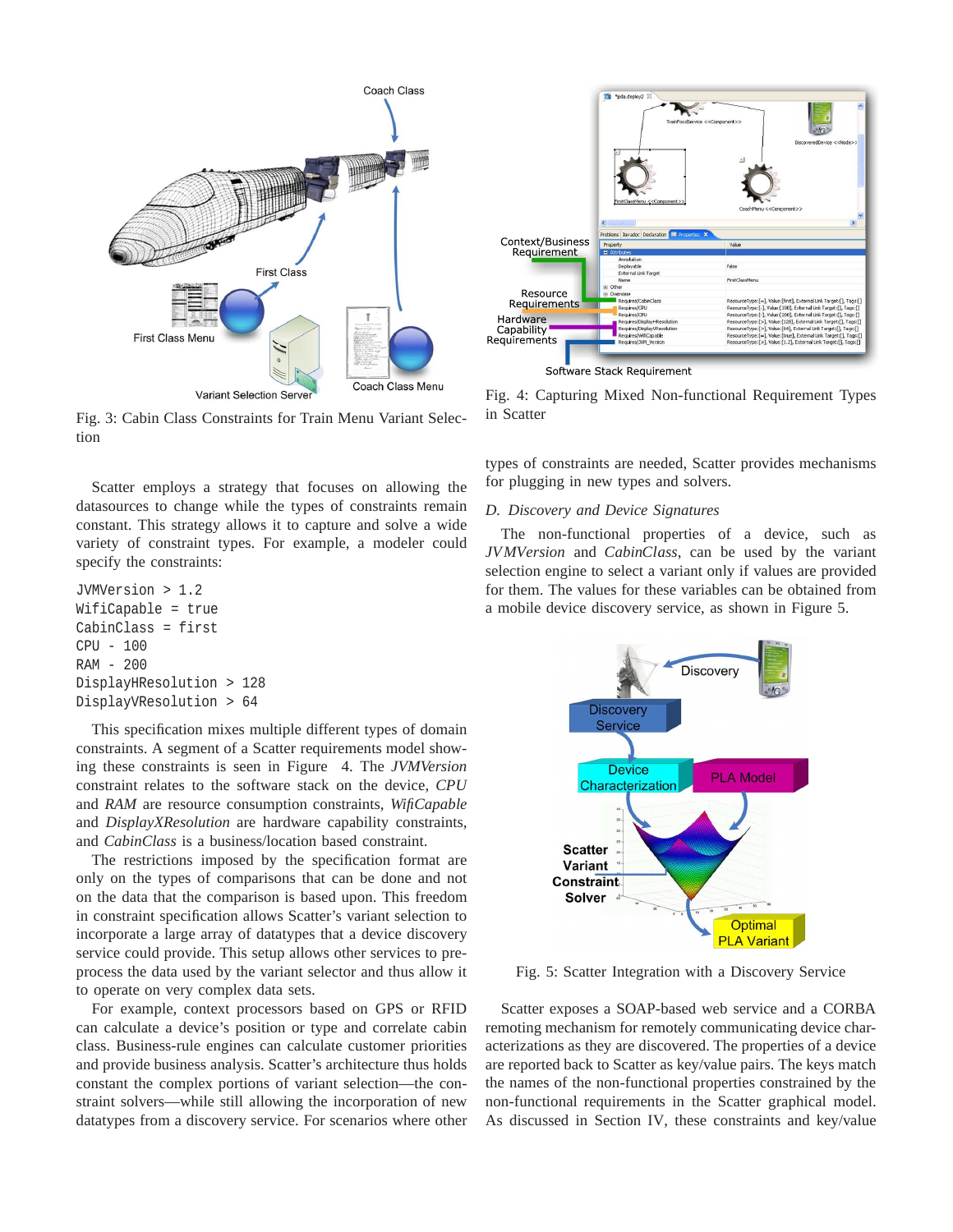pairs are used by the variant selection engine to filter the list of variants that can be deployed to a device.

#### IV. SCATTER VARIANT SELECTION ENGINE

Scatter provides an automated variant selector that leverages Prolog's inferencing engine and a CLP(FD) constraint solver. The Scatter solver uses a layered solving approach to help reduce the combinatorial complexity of satisfying the resource constraints. Scatter prunes the solution space using the PLA composition rules and the local non-functional requirements so that only variants that can run on the target infrastructure are considered. The resource constraints are a form of binpacking an NP-Hard problem [5]. This layered pruning helps improve selection speed and enables more efficient solving. As shown in the Section V, this layered pruning can significantly improve variant selection performance.

#### *A. Layered Solution Space Pruning*

Initially, the variant solution space contains many millions or more possible component compositions. Solving the resource constraints is thus time consuming. To optimize this search, Scatter first prunes the solution space by eliminating components that cannot be deployed to the device because their non-functional requirements, such a JVMVersion or CabinClass, are not met. After pruning away these components, Scatter evaluates the PLA composition rules to see if any components can no longer be deployed because one of their dependencies has been pruned in the previous step. After pruning the solution space using the PLA composition rules, the resource requirements are considered. After solving the resource constraints, Scatter is left with a drastically reduced number of deployment solutions to select from. At this point, if there is more than one valid variant remaining, Scatter uses a branch and bound algorithm to iteratively try and optimize a developer-supplied cost function by searching the remaining valid solutions.

The first two phases of the solution space pruning use a constraint solver based on standard Prolog inferencing. A rule is specified that only allows a component to be deployed to a device, if for every local non-functional requirement on the component, a resource is present that satisfies the requirement. For example, if a *Component* requires a JVMVersion greater than 1.2, the target *Device* must contain a *Resource* named JVMVersion with a value greater that 1.2 or the component is pruned from the solution space and not considered.

## *B. Using CLP(FD) to Solve Resource Constraints*

After performing this initial pruning of the solution space, the resource and PLA composition constraints are turned into an input for a CLP(FD) solver. The transformation is an extension of the model proposed in [2] to include resource consumption constraints. The model is also extended to allow for feature references.

A Constraint Satisfaction Problem (CSP) is a problem that involves finding a labeling (a set of values) for a set of variables that adheres to a set of labeling rules (constraints). For example, with the constraint " $X < Y$ ",  $X = 3, Y = 4$  is a correct labeling of the values for *X* and *Y*. Typically, the more variables and constraints that are involved in a CSP, the more complex it is to find a correct labeling of the variables.

Selecting a a product variant can be reduced to a CSP. Scatter constructs a set of variables  $DC_0 \dots DC_n$ , with domain  $[0,1]$ , to indicate whether or not the ith component is present in a variant. A variant therefore becomes a binary string where the  $i^{th}$  position represents if the  $i^{th}$  component (or feature) is present. Satisfying the CSP for variant selection is devising a labeling of  $DC_0$ ... $DC_n$  such that the composition rules of the feature model are adhered to.

Resource consumption constraints are created by ensuring that the sum of the resource demands of binary string representing a variant do not exceed any resource bound on the device (e.g. ∑*variant*\_*component*\_*resource*\_*demands* < *device*\_*resources*). For each *Component C<sup>i</sup>* that is deployable in the PLA, a presence variable  $DC_i$ , with domain [0,1] is created to indicate whether or not the *Component* is present in the chosen variant. For every resource type in the model, such as CPU, the individual *Component* demands on that resource,  $C_i(R)$ , when multiplied by their prescence variables and summed cannot exceed the available amount of that resource, *Dvc*(*R*), on the *Device*.

If the presence variable is assigned 0, indicating the component is not in the variant, the resource demand contributed by that component to the sum falls to zero. The constraint  $\sum C_i(R) * DC_i < Dvc(R)$  is created to enforce this rule. Components that are not selected by the solver, therefore, will have  $DC_i = 0$  and will not add to the resource demands of the variant.

The solver supports multiple types of composition relationships between *Components*. For each *Component C<sup>j</sup>* that *C<sup>i</sup>* depends on, Scatter creates the constraint:  $C_i > 0 \rightarrow C_j = 1$ . Scatter also supports a cardinality composition constraint that allows at least *Min* and at most *Max* components from the dependencies to be present. The cardinality operator creates the constraint:  $C_i > 0 \rightarrow \sum C_j > Min, \sum C_j < Max$ . The standard XOR dependencies from the metamodel are modeled as a special case of cardinality where  $Min/Max = 1$ . Finally, the solver supports component exclusion. For each *Component C<sup>n</sup>* that cannot be present with  $C_i$ , the constraint  $C_i > 0 \rightarrow C_n = 0$  is created. The variables that can be referred to by the constraints need not be direct children of a component or feature and thus are references.

To support optimization, a variable *Cost*(*V*) is defined using the user supplied cost function. For example,  $Cost(V) = DC_1 *$  $GPRSC_1 + DC_2 * GPRSC_2 + DC_3 * GPRSC_3 ... DC_n * GPRSC_n$ could be used to specify the cost of a variant as the sum of the costs of transferring each component to the target device using a GPRS cellular data connection. This cost function would attempt to minimize the size of the variant deployed within the resource and PLA composition limits. Once the requirements have been translated into CLP(FD) constraints, Scatter asks the CLP solver for a labeling of the variables that maximizes or minimizes the variable  $Cost(V)$ , which allows the variant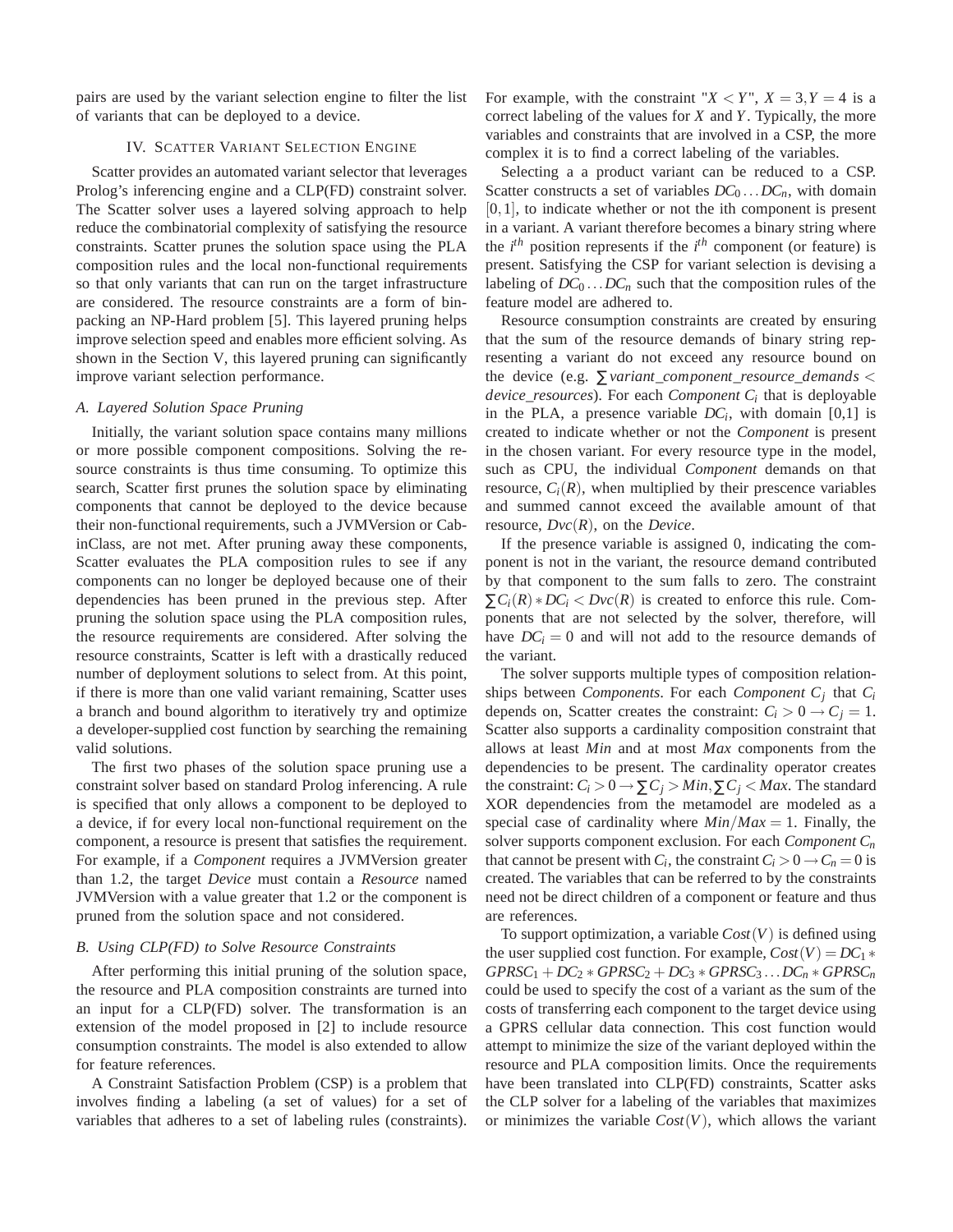selector to choose components that not only adhere to the compositional and resource constraints but that maximize the value of the variant. The user therefore supplies a fitness criteria for selecting the best variant from the population of valid solutions.

#### V. SCATTER PERFORMANCE RESULTS

A key question is how fast Scatter performs and whether or not online variant selection is possible. To test Scatter's performance, we developed a series of progressively larger PLA models to evaluate solution time. We also tested how various properties of PLA composition and local non-functional constraints affected the solution speed. Our test were performed on an IBM T43 laptop, with an 1.86ghz Pentium M CPU and 1 gigabyte of memory.

Note that optimization and satisfaction of resource constraints is an NP-Hard problem, where it is always possible to play the role of an adversary and craft a problem instance that provides exponential performance [5]. Constraint satisfaction and optimization algorithms often perform well in practice, however, despite their theoretical worst-case performance. One challenge when developing a PLA that needs to support online variant selection is ensuring that the PLA does not induce worst-case performance of the selector. We therefore attempted to model realistic PLAs and to test Scatter's performance and better understand the effects of PLA design decisions.

#### *A. Pure Resource Constraints*

We first tested the brute force speed of Scatter when confronting PLAs with no local non-functional or PLA composition requirements that could prune the solution space. We created models with 18, 21, 26, 30, 40, and 50 *Components*. Our models were built incrementally, so each successively larger model contained all of the components from the previous model. In each model, we ensured that not all of the components could be simultaneously supported by the device's resources. Our device was initially allocated 100 units of CPU and 16 megabytes of memory. Scatter's performance results on this model can be seen in Figure 6. As can be seen from the large jump in time from the time to select a variant from 40 to 50 *Components*, solving for a variant does not scale well if resource constraints alone are considered.

## *B. Testing the Effect of Limited Resources*

We next investigated how the tightness of the resource constraints affected solution time. We incrementally increased the available CPU on the modeled device from 100 to 2,500 units for the 50 Component model. The results can be seen in Figure 7. As shown in Figure 7, expanding the CPU units from 100 to 500 units dramatically dropped the time required to solve for a variant. Moreover, after increasing the CPU units to 2,500, there was no increase in performance indicating that the tightness of the CPU resource constraints were no longer the limiting bottleneck.

We then proceeded to increase the memory on the device while keeping 2,500 units of CPU. The results are shown in



Fig. 6: Scatter Performance on Pure Resource Constraints



Fig. 7: Scatter Performance as CPU Resources Expand on Device

Figure 8. Doubling the memory immediately halved the solution time. Doubling the memory again to 128 megabytes provided little benefit since the initial doubling to 64 megabytes made deployment of all of the components possible. As we had hypothesized initially, the solution speed when pure resource constraints are considered is highly dependent on how tight the resource constraints are.

## *C. Testing the Effect of PLA Composition Constraints*

Our next set of experiments evaluated how well the dependency constraints within a PLA could filter the solution space and reduce solution time. We modified our models so that the *Components* composed sets of applications that should be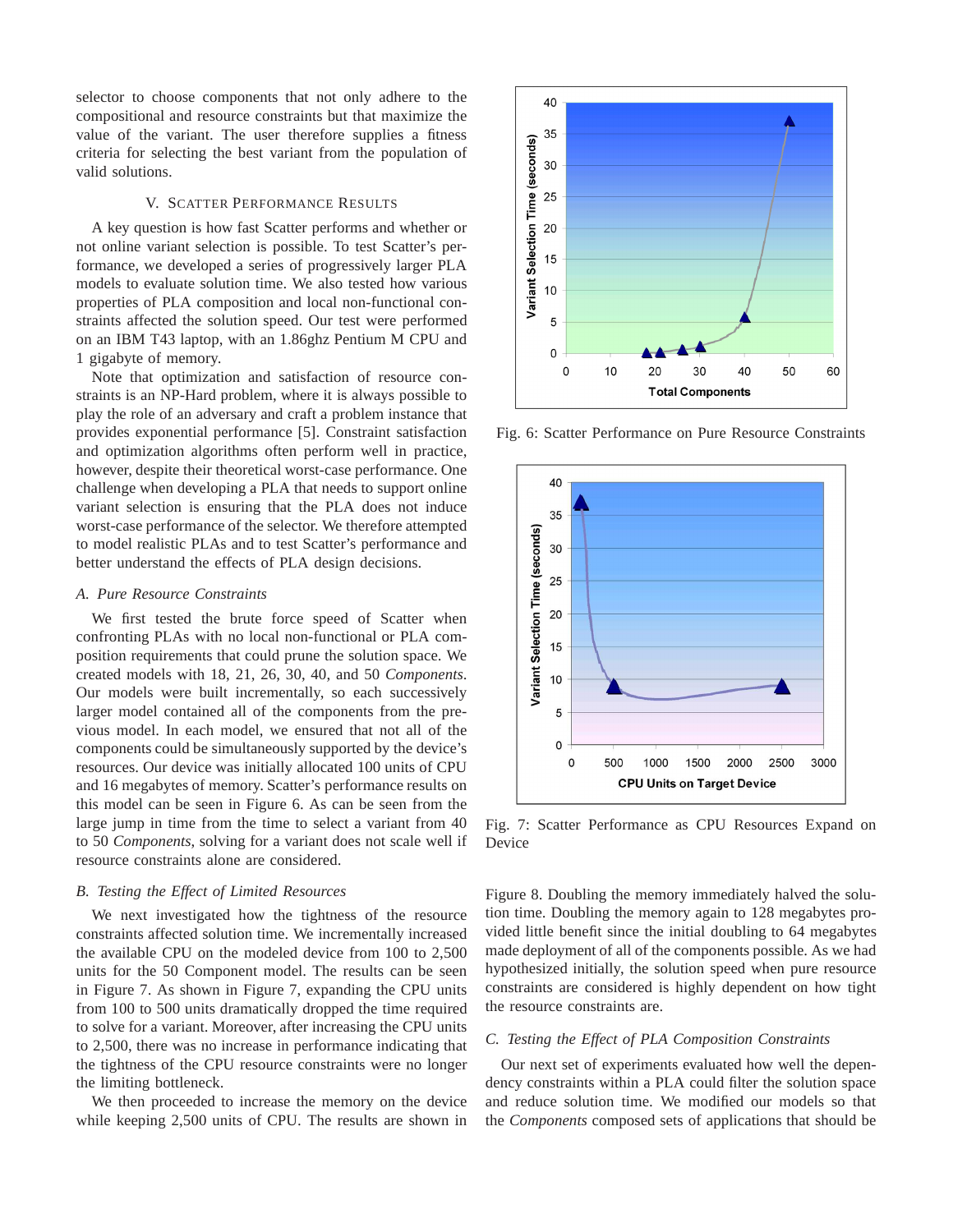

Fig. 8: Scatter Performance as Memory Resources Expand on Device

deployed together. For example, our *TrainTicketReservation-Service* was paired with the *TrainScheduleService* and other complementary components.

As with the first experiment V-A, we used our 50 component model as the initial baseline. We first constructed a tree of dependencies that tied 10 components into an application set that led the root of the tree, the reservation service, to only be deployed if all children where deployed. Each level in the tree depended on the deployment of the layer beneath it. The max depth of the tree was 5. We continued to create new dependencies between the components to produce trees and see the effect. The results are shown in Figure 9.



Fig. 9: Scatter Performance as PLA Dependency Trees are Introduced

As can be seen from the results in Figure 9, by adding dependencies between components and creating a dependency tree, there was an immediate drop in selection time. This is presumably because it reduces the number of possible combinations of the components that must be considered for a variant. Adding more dependencies to the model to add other trees provided only a very small gain over the original large performance increase.

## *D. Results Analysis: Mobile PLA Design Strategies*

Based on the results we collected from the experiments, we devised a set of mobile PLA design rules to help improve variant selection performance. The remainder of this section presents the lessons we learned from our results.

*a) Exploit non-functional requirements:* Non-functional requirements can be used to further increase the performance of Scatter. Each component with an unmet non-functional requirement is completely eliminated from consideration. When PLA dependency trees are present, this pruning can have a cascading effect that completely eliminates large numbers of components. One PLA construction rule based on nonfunctional requirements that was particularly powerful and natural to implement in Scatter exploited the relative lack of variation in packaging of a PLA variant.

*b) Prune using low-granularity requirements:* The requirements with the lowest granularity filter the largest numbers of variants. For example, when deploying variants, especially from a PLA with high configuration-based variability, such as varying input parameters, the disk footprint of various classes of variants can be used to greatly prune the solution space. If a PLA with 50 components is composed of 5 Java Archive Resource (JAR) files, although there are a large number of ways that the PLA can be composed, there are relatively few valid combinations of the JAR files.

Many variants may also require common sets of these JAR files with various footprints. These variants can be grouped based on their JAR configurations. For each group, a nonfunctional requirement can be added to the components to ensure that a target Device provide sufficient disk space or communication bandwidth to receive the JARs. For small devices that usually have little availabe disk space, where resource constraints are tighter and solving takes more time, large numbers of Components can be pruned solely due to the lack of packaging variability and need for disk space. This footprint-based strategy works even if there are few functional PLA dependencies between components.

*c) Limit resource tightness:* Due to the increased cost of finding a variant for small devices where resources are more limited, we developed another design rule. To decrease the difficulty of finding a deployment on small devices, PLA developers should provide local non-functional constraints to immediately filter out unessential resource consumptive *Components* when the resource requirements of the deployable *Components* greatly exceed the available resources on the device. Although the cost function can be used to perform this tradeoff analysis and filter these *Components* during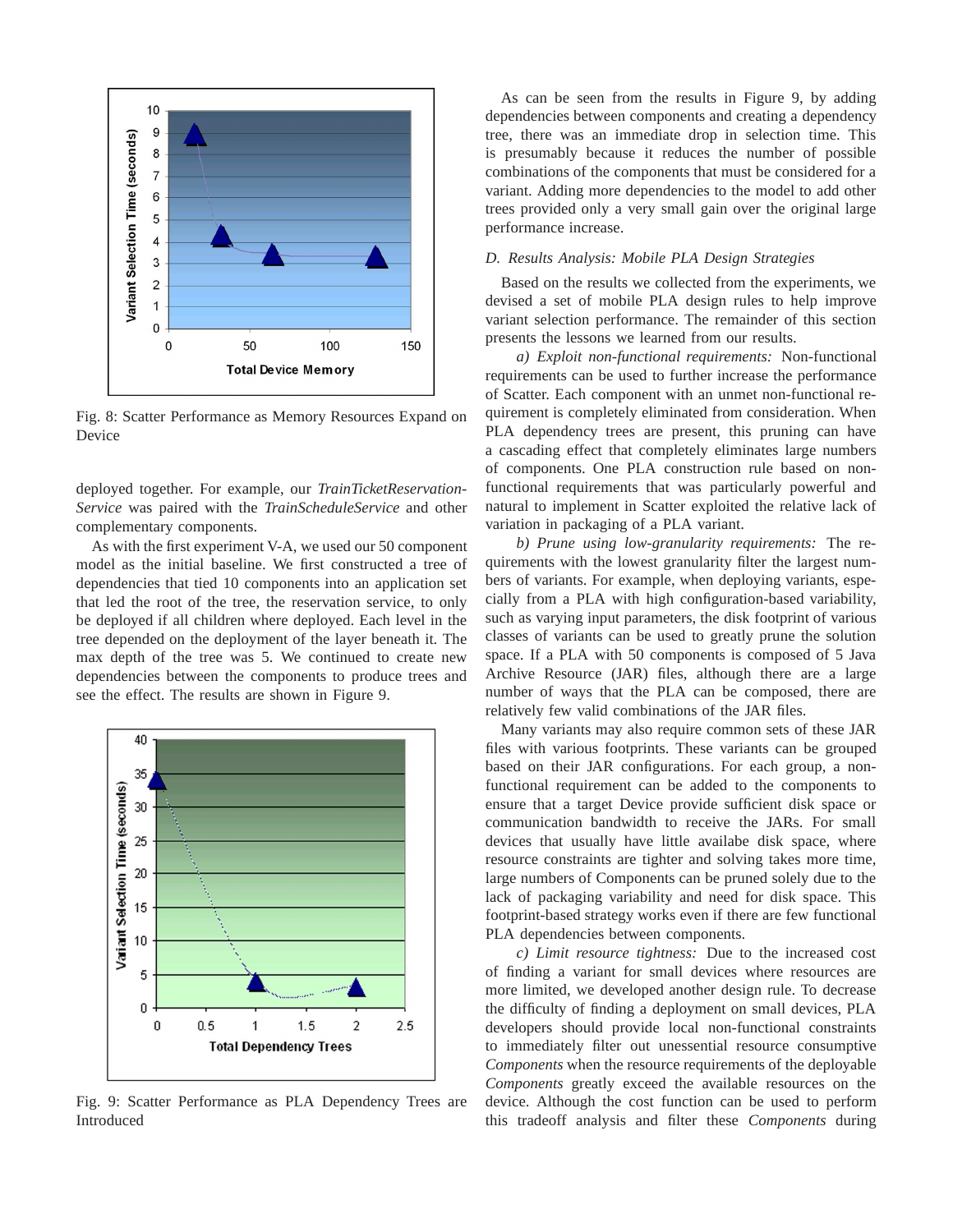optimization, this method is time consuming. Filtering some components out ahead of time may lead to less optimal solutions but it can greatly improve solution speed. Even by selecting only the least valued components to exclude from consideration, performance can be increased significantly.

*d) Create service classes:* Another effective mechanism for pruning the solution space with non-functional requirements is to provide various classes of service that divide the components into broad categories. In our train example, for instance, by annotating numerous *Components* with the *CabinClass* and other similar context-based requirements, the solution space can be quickly pruned to only search the correct class of service for the target device. In general, the more non-functional requirements that can be specified, the quicker Scatter can prune away invalid solutions and hone in on the correct configuration. Moreover, each non-functional requirement gives the solver more insight into how Components are meant to be used and thus reduces the likelihood of unanticipated variants that fail.

From our experiments, we have seen that when a PLA for a mobile device is properly specified with good constraints, Scatter can solve models involving 50 or fewer components in seconds. This performance should be more than adequate for many pervasive environments, particularly when device signature and variants are cached to eliminate repetitive solving for known solutions. In future work, we intend to test Scatter with larger models and evaluate more characteristics of PLAs that can be used to reduce variant selection time.

# VI. RELATED WORK

In [14], Mannion et al present a method for specifying PLA compositional requirements using first-order logic. The validity of a variant can then be checked by determining if a PLA satisfies a logical statement. Although Scatter's approach to PLA composition also checks variant validity, it extends the work in [14] by including the evaluation of non-functional requirements not related to composition. In particular, Scatter automates the variant selection process using these boolean expressions and augments the selection process to take into account resource constraints, as well as optimization criteria. Although the idea of automated thereom proving is enhanced in [15], this approach does not provide a requirements-driven optimal variant selection engine like Scatter. Further differences between Scatter's constraint-based and Mannion's logicbased approaches is available in [2].

A mapping from feature selection to a CSP is provided by Benavides et al. [2]. Scatter uses this same reduction but also extends it with the capability to handle references and resource constraints. Resource constraints are a key requirement type in mobile devices with limited capabilities. Moreover, the approach presented by Benavides does not show how this constraint-based mechanism could utilize a mobile device discovery service as Scatter does. Finally, Benavides et al. do not address how PLA design decisions can be used to improve constraint solver performance as this paper does.

In [13], Lemlouma et. al, present a framework for adapting and customizing content before delivering it to a mobile device. Their strategy takes into account device preferences and capabilities, as does Scatter. The approaches are comparable in that each attempts to deliver customized data to a device that handles its capabilities and preferences. Resource constraints are a key difference that makes the selection of software for a device more challenging than adapting content. Unlike [13], Scatter not only provides adaptation for a device, but also optimizes adaptation of the software with respect to its provided PLA cost function.

Many complex modeling tools are available for describing and solving combinatorial constraint problems, such as those presented in [17], [6], [22], [3], [10]. These modeling tools provide mechanisms for describing domain-constraints, a set of knowledge, and finding solutions to the constraints. These tools, however, do not provide a high-level mechanism to capture non-functional requirements and PLA composition rules geared towards mobile devices. These tools also do not provide a mechanism for incorporating data from a device discovery service. Finally, these papers have not addressed how PLA design decisions influence variant selection speed.

## VII. CONCLUDING REMARKS

Online PLA variant selection for mobile devices is a challenging domain that can benefit from automation since there are too many complexities and unknown device characteristics to manually account for all possibilities ahead of time. Constraint-solver based automation is a promising technique for online variant selection. This paper describes how our Scatter tool supports efficient online variant selection. Moreover, by carefully evaluating and constructing a PLA selection model based on the rules we presented, developers can alleviate the effects of worst-case solver behavior.

From our experience developing and evaluating Scatter, we learned the following lessons:

- PLA composition and non-functional requirements can be used to efficiently prune the variant selection space and provide good performance. There are many patterns of requirements specification that can be used to optimize a PLA for automated variant selection. In future work, we intend to further explore these patterns.
- Although Scatter can automate variant selection, it works best when a PLA is crafted with performance in mind. An arbitrary PLA may or may not allow for rapid variant selection. PLA's that will be used in conjunction with an automated variant selector should be carefully constructed to avoid poor performance.
- A key challenge of automating product variant selection is debugging mistakes in the product-line's specification. A simple mistake, such as a misplaced exclusion constraint between components, can cause variant selection to fail. Moreover, the failure may only appear intermittently for certain device types and be hard to identify during testing. Even once it is discerned that there is a problem,